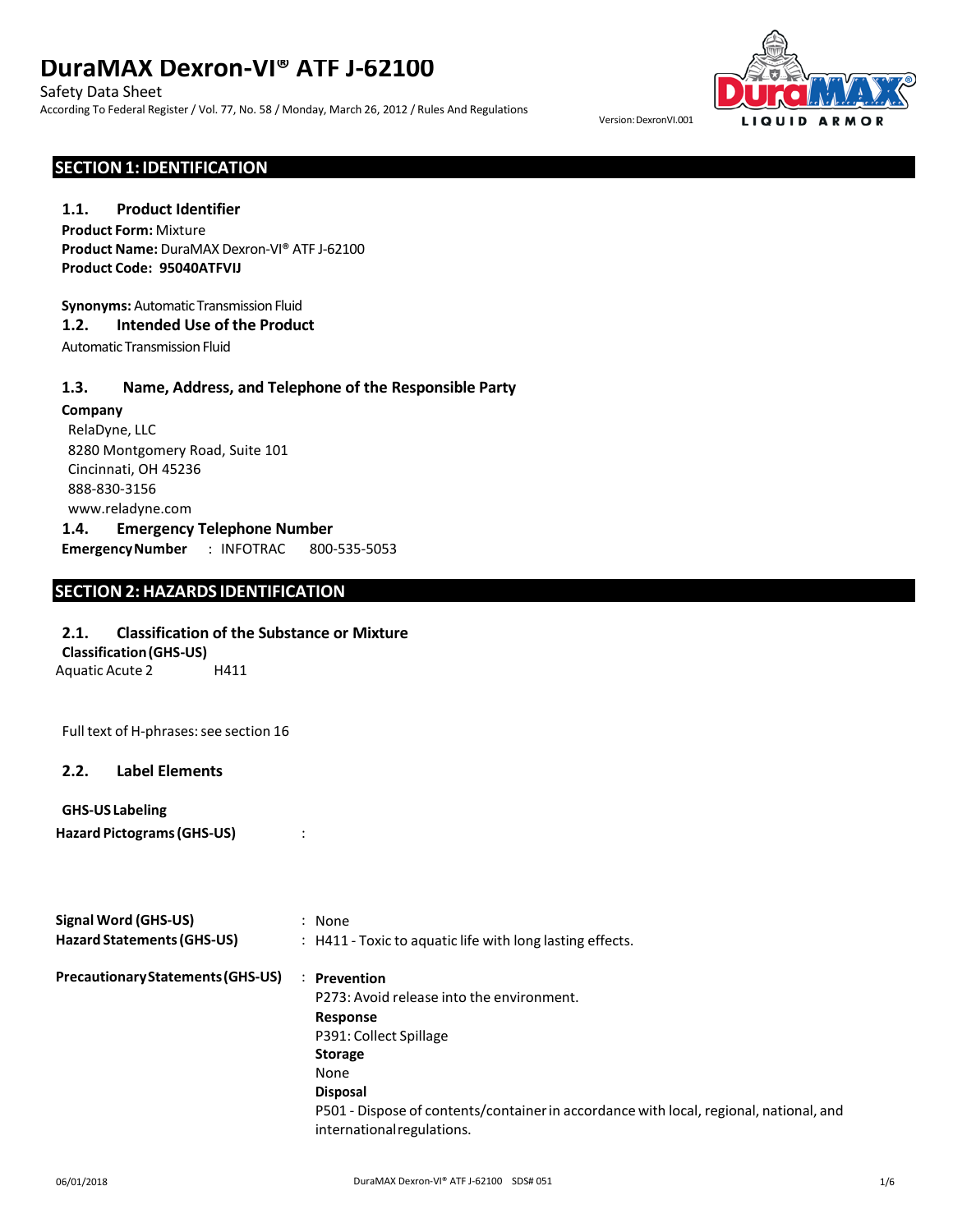Safety Data Sheet

According To Federal Register / Vol. 77, No. 58 / Monday, March 26, 2012 / Rules And Regulations

Version:DexronVI.001

#### **2.3. Other Hazards**

None Noted

# **2.4. Unknown Acute Toxicity (GHS-US)**

20.73 percent of the mixture consists of ingredient(s) of unknown acute toxicity.

# **SECTION3: COMPOSITION/INFORMATIONONINGREDIENTS**

**3.1. Substances**

Not applicable

#### **3.2. Mixture**

| <b>Name</b>                                                                | <b>Product Identifier</b> | % $(w/w)$        | <b>Classification (GHS-US)</b> |
|----------------------------------------------------------------------------|---------------------------|------------------|--------------------------------|
| heavy paraffinic, Distillates, petroleum,<br>hydrotreated heavy paraffinic | (CAS No) 64742-54-7       | $86 - 95$        | Asp. Tox. 1, H304              |
| Additive Mixture, Proprietary                                              | (CAS No) unknown          | $8.7 -$<br>14.75 | Not Classified                 |

\*The specific chemical identity and/or exact percentage of composition have been withheld as a trade secret within the meaning of theOSHA Hazard Communication Standard [29 CFR 1910.1200].

\*More than one of the ranges of concentration prescribed by Controlled Products Regulations has been used where necessary, due to varying composition.

Full text of H-phrases: see section 16

# **SECTION 4: FIRST AID MEASURES**

# **4.1. Description of First Aid Measures**

**General:** Never give anything by mouth to an unconscious person. If you feel unwell, seek medical advice (show the label if possible). **Inhalation:** Remove to fresh air and keep at rest in a position comfortable for breathing. Obtain medical attention if breathing difficulty persists.

**Skin Contact:** Remove contaminated clothing. Drench affected area with water or soap and waterfor at least 15 minutes. Wash contaminated clothing before reuse. Obtain medical attention if irritation develops or persists.

**Eye Contact:** Rinse cautiously with water for at least 15 minutes. Remove contact lenses, if present and easy to do. Continue rinsing. Obtainmedical attention.

**Ingestion:** Do NOT induce vomiting. Rinse mouth. Call a POISON CENTER or doctor/physician if you feel unwell.

# **4.2. Most Important Symptoms and Effects Both Acute and Delayed**

**General:** No known significant effects or critical hazards.

**Inhalation:**Overexposuremay be irritating to the respiratory system.

**Skin Contact:** Repeated or prolonged skin contact may cause irritation.

**Eye Contact:** Direct contact with the eyesislikely irritating.

**Ingestion:** Ingestion islikely to be harmful or have adverse effects.

**Chronic Symptoms:** No known significant effects or critical hazards.

# **4.3. Indication of Any Immediate Medical Attention and Special Treatment Needed**

If you feel unwell, seek medical advice (show the label where possible).

# **SECTION5: FIRE-FIGHTINGMEASURES**

# **5.1. Extinguishing Media**

**Suitable ExtinguishingMedia:** Use extinguishingmedia appropriate forsurrounding fire.

**Unsuitable ExtinguishingMedia:** Do not use a heavy water stream. Use of heavy stream of water may spread fire.

# **5.2. Special Hazards Arising From the Substance or Mixture**

**Fire Hazard:** Not flammable but willsupport combustion.

**Explosion Hazard:** Product is not explosive.

Reactivity: Hazardous reactions will not occur under normal conditions.

06/01/2018 DuraMAX Dexron-VI® ATF J-62100 SDS# 051 2/6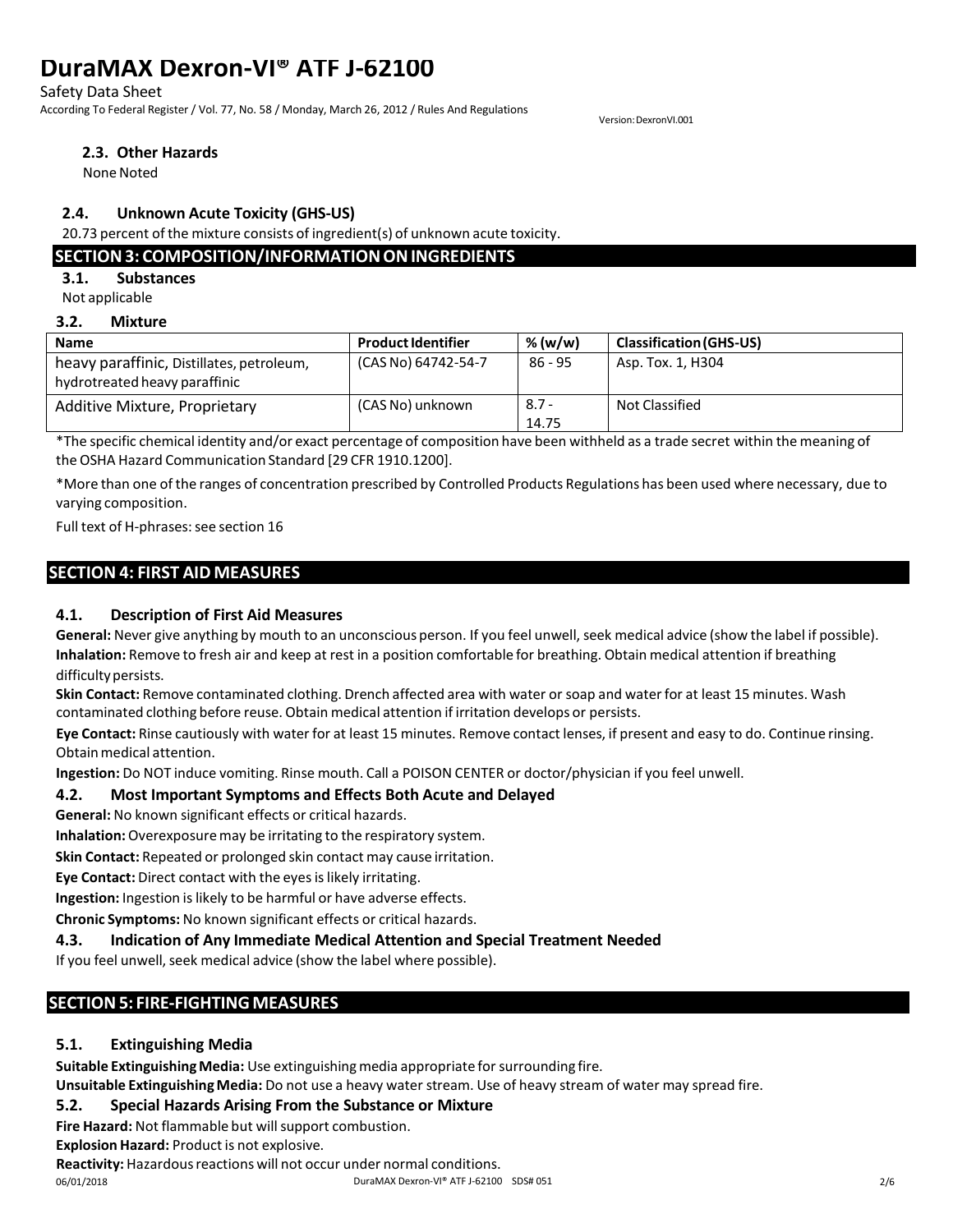Safety Data Sheet

According To Federal Register / Vol. 77, No. 58 / Monday, March 26, 2012 / Rules And Regulations

Version:DexronVI.001

### **5.3. Advice for Firefighters**

**PrecautionaryMeasures Fire:** Exercise caution when fighting any chemical fire. Under fire conditions, hazardousfumes will be present.

**Firefighting Instructions:**Use waterspray or fog for cooling exposed containers.

**Protection During Firefighting:** Do not enterfire area without proper protective equipment, including respiratory protection. Hazardous Combustion Products: Under fire conditions, may produce fumes, smoke, oxides of carbon and hydrocarbons.

Other Information: Refer to Section 9 for flammability properties.

#### **Reference to Other Sections**

Refer to section 9 for flammability properties.

# **SECTION6: ACCIDENTALRELEASE MEASURES**

#### **6.1. Personal Precautions, Protective Equipment and Emergency Procedures**

**General Measures:** Avoid all contact with skin, eyes, or clothing. Avoid breathing (vapor, mist, spray).

**6.1.1.** For Non-Emergency Personnel

**Protective Equipment:** Use appropriate personal protection equipment (PPE).

**Emergency Procedures:** Evacuate unnecessary personnel.

#### **6.1.2. For EmergencyPersonnel**

**Protective Equipment:** Equip cleanup crew with proper protection.

**Emergency Procedures:** Stop leak if safe to do so. Eliminate ignition sources. Ventilate area.

#### **6.2. Environmental Precautions**

Prevent entry to sewers and public waters. Notify authoritiesif liquid enterssewers or public waters.

#### **6.3. Methods and Material for Containment and Cleaning Up**

**For Containment:** Contain any spills with dikes or absorbentsto prevent migration and entry into sewers or streams. **Methodsfor Cleaning Up:** Clean up spillsimmediately and dispose of waste safely. Spills should be contained with mechanical

barriers. Transfer spilled material to a suitable container for disposal. Contact competent authorities after a spill.

#### **6.4. Reference to Other Sections**

See Heading 8. Exposure controls and personal protection. For further information refer to section 13.

# **SECTION 7: HANDLING AND STORAGE**

#### **7.1. Precautions for Safe Handling**

**Additional Hazards When Processed:** Any proposed use of this product in elevated-temperature processes should be thoroughly evaluated to assure that safe operating conditions are established and maintained. Practice good housekeeping - spillage can be slippery on smooth surface either wet or dry.

**Hygiene Measures:** Handle in accordance with good industrial hygiene and safety procedures. Wash hands and other exposed areas with mild soap and water before eating, drinking or smoking and when leaving work.

#### **7.2. Conditions for Safe Storage, Including Any Incompatibilities**

**TechnicalMeasures:** Comply with applicable regulations.

**Storage Conditions:** Store in a dry, cool and well-ventilated place. Keep container closed when not in use. Keep/Store away from direct sunlight, extremely high or low temperatures and incompatible materials.

**Incompatible Materials:** Strong acids, strong bases, strong oxidizers.

#### **7.3. Specific End Use(s)**

Automatic Transmission Fluid

# **SECTION8: EXPOSURE CONTROLS/PERSONAL PROTECTION**

#### **8.1. Control Parameters**

For substances listed in section 3 that are not listed here, there are no established Exposure limits from the manufacturer, supplier, importer, or the appropriate advisory agency including: ACGIH (TLV), NIOSH (REL), OSHA (PEL), Canadian provincial governments, or the Mexican government.

#### **8.2. Exposure Controls**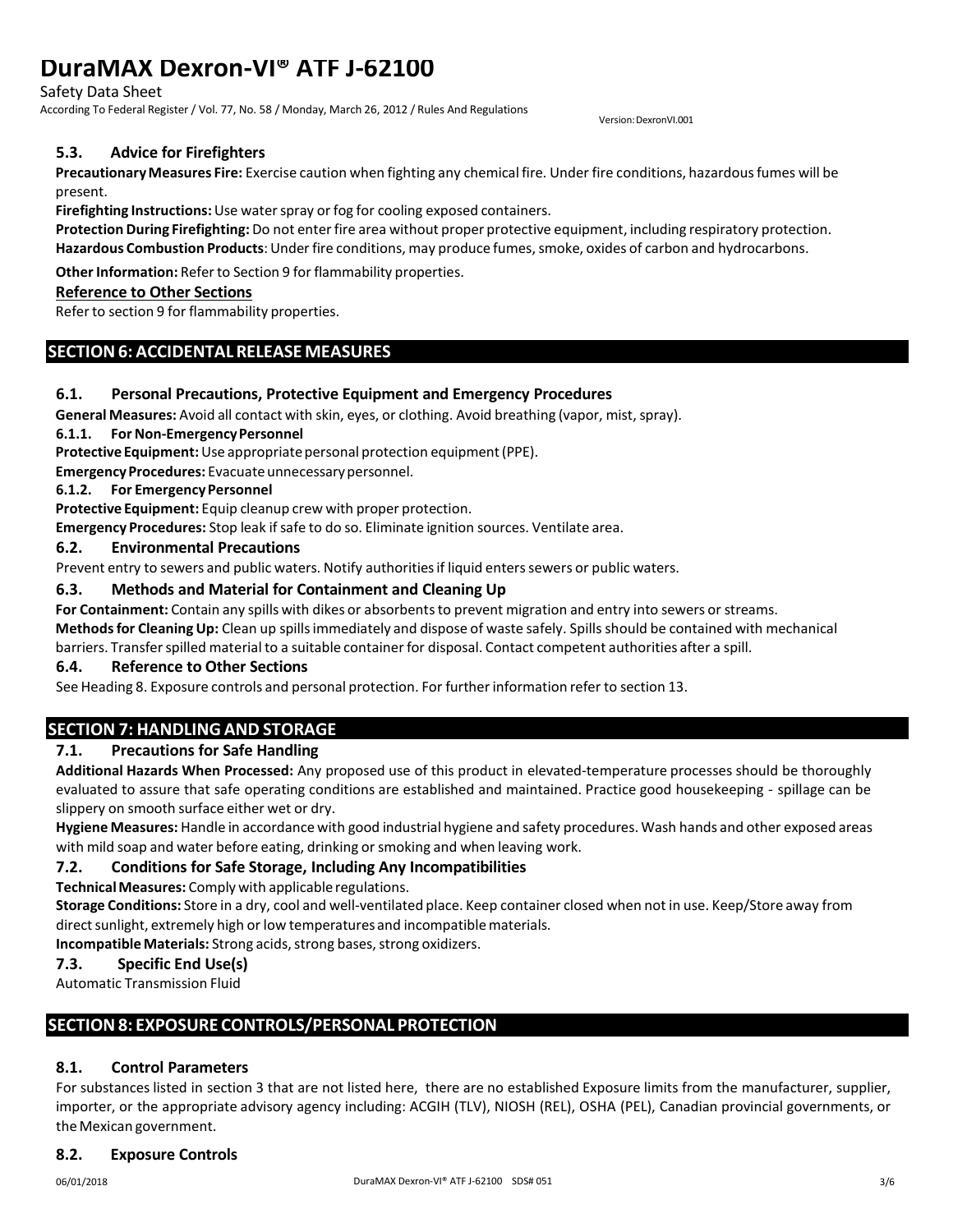Safety Data Sheet

According To Federal Register / Vol. 77, No. 58 / Monday, March 26, 2012 / Rules And Regulations

Version:DexronVI.001

**Appropriate Engineering Controls:** Ensure adequate ventilation, especially in confined areas. Emergency eye wash fountains and safety showers should be available in the immediate vicinity of any potential exposure. Ensure all national/local regulations are observed.

**Personal Protective Equipment:** Protective goggles.Gloves. Insufficient ventilation: wearrespiratory protection.



**Materialsfor Protective Clothing:** Chemically resistant materials and fabrics.

**Hand Protection:** Wear chemically resistant protective gloves.

**Eye Protection:** Chemical goggles or safety glasses.

**Skin and Body Protection:** Wearsuitable protective clothing.

**Respiratory Protection:**Use a NIOSH-approved respirator orself-contained breathing apparatus whenever exposuremay exceed established Occupational Exposure Limits.

**Environmental Exposure Controls:** Do not allow the product to be released into the environment.

**Consumer Exposure Controls:** Do not eat, drink or smoke during use.

#### **SECTION 9: PHYSICAL AND CHEMICAL PROPERTIES**

#### **9.1. Information on Basic Physical and Chemical Properties**

| <b>Physical State</b>                                   | Liquid                                                               |
|---------------------------------------------------------|----------------------------------------------------------------------|
| Appearance                                              | Amber                                                                |
| Odor                                                    | Slight Hydrocarbon                                                   |
| <b>Odor Threshold</b>                                   | Not available                                                        |
| pH                                                      | Not available                                                        |
| <b>Evaporation Rate</b>                                 | Not available                                                        |
| <b>Melting Point</b>                                    | Not available                                                        |
| <b>Boiling Point</b>                                    | 280 °C (536 °F)                                                      |
| <b>Flash Point</b>                                      | > 176.67 °C (COC) (350.01 °F)                                        |
| <b>Auto-ignition Temperature</b>                        | $>$ 320 °C (608 °F)                                                  |
| Decomposition Temperature                               | Not available                                                        |
| Flammability (solid, gas)                               | Not available                                                        |
| <b>Lower Flammable Limit</b>                            | Not available                                                        |
| <b>Upper Flammable Limit</b>                            | Not available                                                        |
| <b>Vapor Pressure</b>                                   | < 0.5 Pa @ 20 °C (68°F) (estimated values)                           |
| Relative Vapor Density at 20 °C                         | Not available                                                        |
| <b>Relative Density</b>                                 | Not available                                                        |
| <b>Specific Gravity</b>                                 | 0.85                                                                 |
| Solubility                                              | Negligible                                                           |
| <b>Partition Coefficient: N-Octanol/Water</b>           | >6 (based on similar products)                                       |
| <b>Viscosity</b>                                        | Not available                                                        |
| <b>Viscosity, Kinematic</b>                             | > 40 mm <sup>2</sup> /s @ 40 °C                                      |
| <b>Explosive Properties</b>                             | Product is not explosive                                             |
| Explosion Data – Sensitivity to Mechanical Impact       | Not expected to present an explosion hazard due to mechanical impact |
| <b>Explosion Data - Sensitivity to Static Discharge</b> | Not expected to present an explosion hazard due to static discharge  |

# **SECTION 10: STABILITY AND REACTIVITY**

10.1. **Reactivity:** Hazardous reactions will not occur under normal conditions.

**10.2. Chemical Stability:** Stable under recommended handling and storage conditions(see section 7).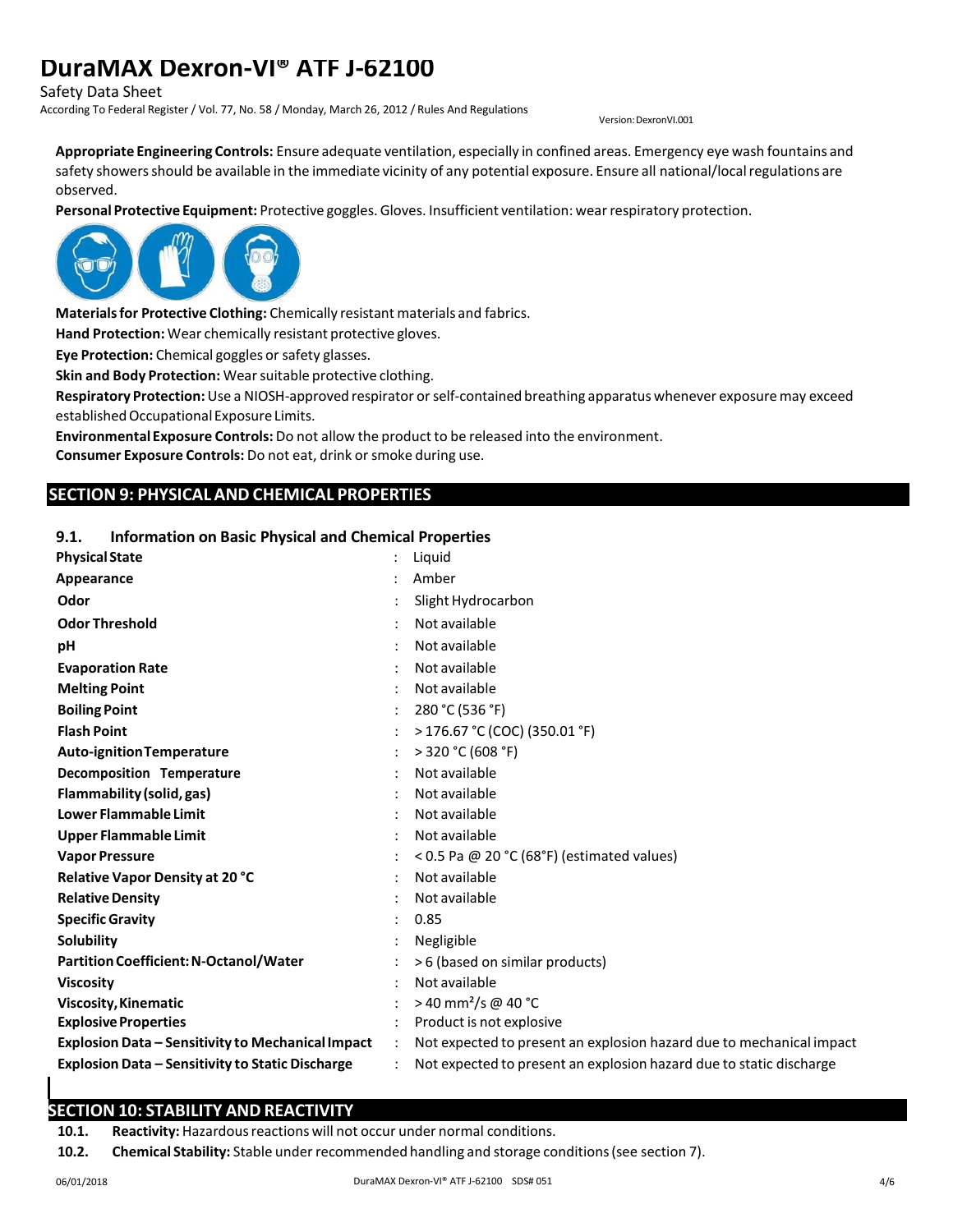Safety Data Sheet

According To Federal Register / Vol. 77, No. 58 / Monday, March 26, 2012 / Rules And Regulations

Version:DexronVI.001

#### **10.3. Possibility of Hazardous Reactions:** Hazardouspolymerization will not occur.

10.4. Conditions to Avoid: Direct sunlight, extremely high or low temperatures, heat, hot surfaces, sparks, open flames, incompatible materials, and other ignition sources.

**10.5. IncompatibleMaterials:** Strong oxidizing agents.

**10.6. Hazardous Decomposition Products:** Hazardous decomposition not expected to occur.

# **SECTION11: TOXICOLOGICAL INFORMATION**

#### **11.1. Information on Toxicological Effects - Product**

**Acute Toxicity:**Not classified

**LD50 and LC50 Data:** Not available

**Skin Corrosion/Irritation:**Not classified

**Eye Damage/Irritation:**Not classified

**Respiratory or Skin Sensitization:** Not classified

**Germ Cell Mutagenicity:**Not classified

**Teratogenicity:** Not classified

**Carcinogenicity:**Not classified

#### **Specific Target Organ Toxicity (Repeated Exposure):**Not classified

**Reproductive Toxicity:**Not classified

**Specific Target Organ Toxicity (Single Exposure):** Not classified

**Aspiration Hazard:** Not classified

**Symptoms/InjuriesAfter Inhalation:** Overexposuremay be irritating to the respiratory system.

**Symptoms/InjuriesAfter Skin Contact:** Repeated or prolonged skin contact may cause irritation.

**Symptoms/InjuriesAfter Eye Contact:** Direct contact with the eyesislikely irritating.

**Symptoms/InjuriesAfter Ingestion:** Ingestion islikely to be harmful or have adverse effects.

**Chronic Symptoms:**Not Classified

# **11.2. Information on Toxicological Effects - Ingredient(s)**

**LD50 and LC50 Data:**

| Heavy paraffinic, Distillates, petroleum, hydrotreated heavy paraffinic (64742-54-7) |                    |  |
|--------------------------------------------------------------------------------------|--------------------|--|
| <b>LD50 Oral Rat</b>                                                                 | $\cdot$ 2000 mg/kg |  |
| <b>LD50 Dermal Rabbit</b>                                                            | $\cdot$ 2 g/kg     |  |

# **SECTION12: ECOLOGICAL INFORMATION**

#### **12.1. Toxicity**

**Ecology - General:** Toxic to aquatic life.

| Distillates, petroleum, hydrotreated heavy paraffinic (64742-54-7) |                                                                |  |
|--------------------------------------------------------------------|----------------------------------------------------------------|--|
| LC50 Fish 1                                                        | 5000 mg/l (Exposure time: 96 h - Species: Oncorhynchus mykiss) |  |
| <b>EC50 Daphnia 1</b>                                              | > 1000 mg/l (Exposure time: 48 h - Species: Daphnia magna)     |  |

# **12.2. Persistence and Degradability**

Not available

#### **12.3. Bioaccumulative Potential**

Not available

#### **12.4. Mobility in Soil**

Not available

#### **12.5. Other Adverse Effects**

**Other Information:** Avoid release to the environment.

# **SECTION13:DISPOSAL CONSIDERATIONS**

# **13.1. Waste treatment methods**

06/01/2018 DuraMAX Dexron-VI® ATF J-62100 SDS# 051 5/6 **Sewage Disposal Recommendations:**Do not empty into drains; dispose of this material and its containerin a safe way. Do not empty